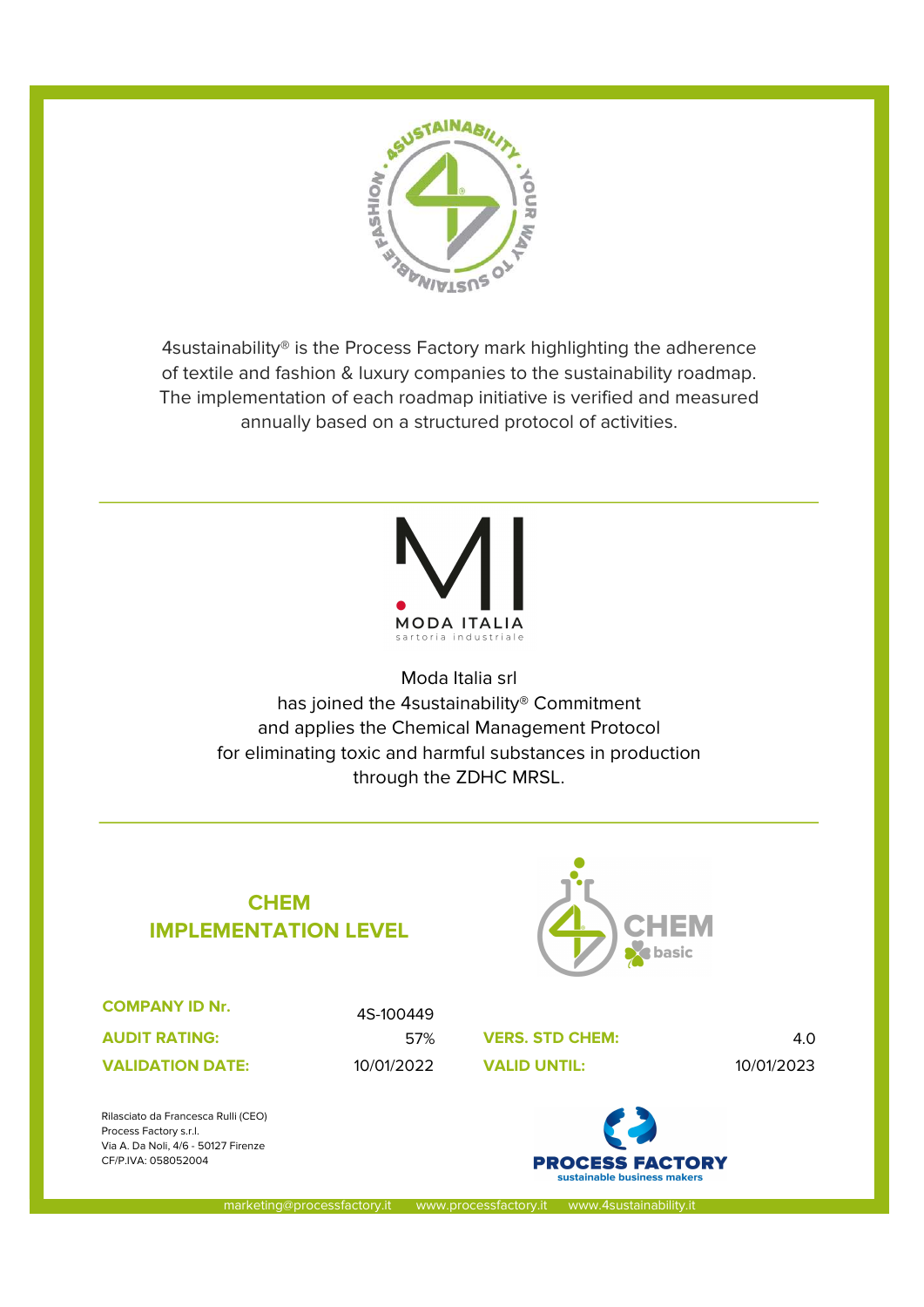

# **ABSTRACT**

## 4s Audit Report Chemical Management





## Moda Italia srl 4s REQUIREMENTS

#### Management system

Evaluating the implementation of a chemical management system within the company. The verified requirements range from the presence and communication of an internal sustainability policy, to staff training, as well as to the definition of reduction targets and monitoring of over-time performance.

#### Chemical risk management

Assessing chemicals risk management within the factory. The verified requirements measure the chemical inventory information management, the related qualification level to ZDHC MRSL 2.0, and related pahse put plan and improvement plan.

#### Materials risk management

Assessing the management and control system of incoming materials and their compliance level with 4sustainability PRSL, as a tool for reducing the risk of incoming contamination in the production process.

#### Supply Chain assessment

Evaluating the company's supply chain management and assessment. The verified requirements measure the mapping activity, qualification, engagement, training and monitoring of subcontractors and material suppliers and all the procedures in place.

#### Process management

Assessing the production processes management and traceability. The verified requirements measure the correct functioning of the internal traceability system and its digitalization. Morover it includes processe due-diligence tests in order to monitor contamination on the products.

#### Chemical Health&Safety

Assessing health and safety requirement linked to chemical management. The verified requirements range from labeling, handling and storage of chemical products within the factory, to emergency procedure and waste management.

#### Output Management

Evaluating the company managament of process output. The verified requirements range from legal permission for emission to the control of waste water according to ZDHC Guidelines. for internal and external processes and final product testing.



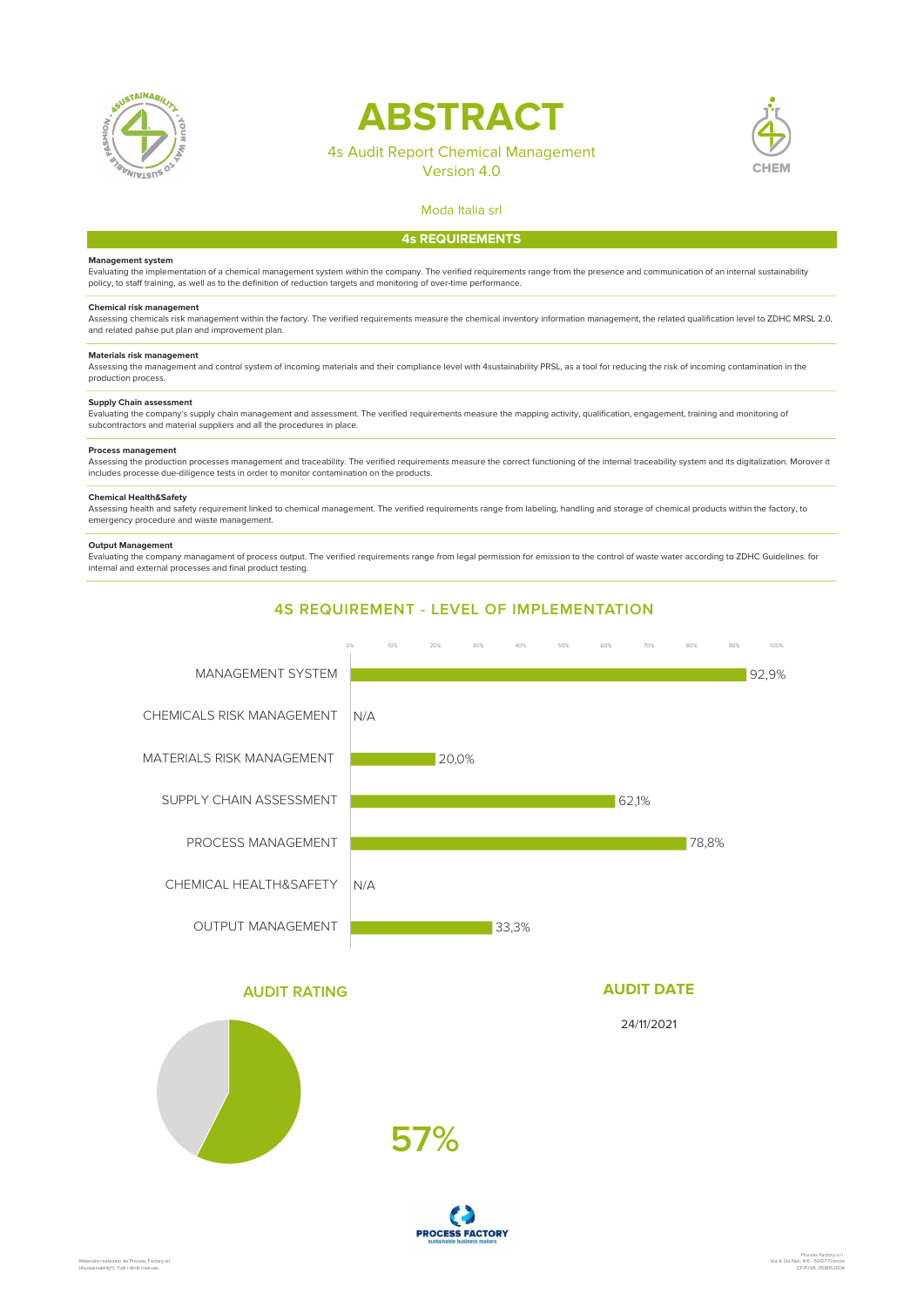### **PRODUCTION MODEL**

#### The company manfacture and sells garments. The company carries out internal processes of pattern making and prototyping, and outsources processes of washing, dyeing and printing.



RAW MATERIAL

#### RAW MATERIALS SUPPLIERS RATING



**PROCESS** 

#### CHEMICAL HIGH-RISK EXTERNAL PROCESSES SUBCONTRACTORS RATING